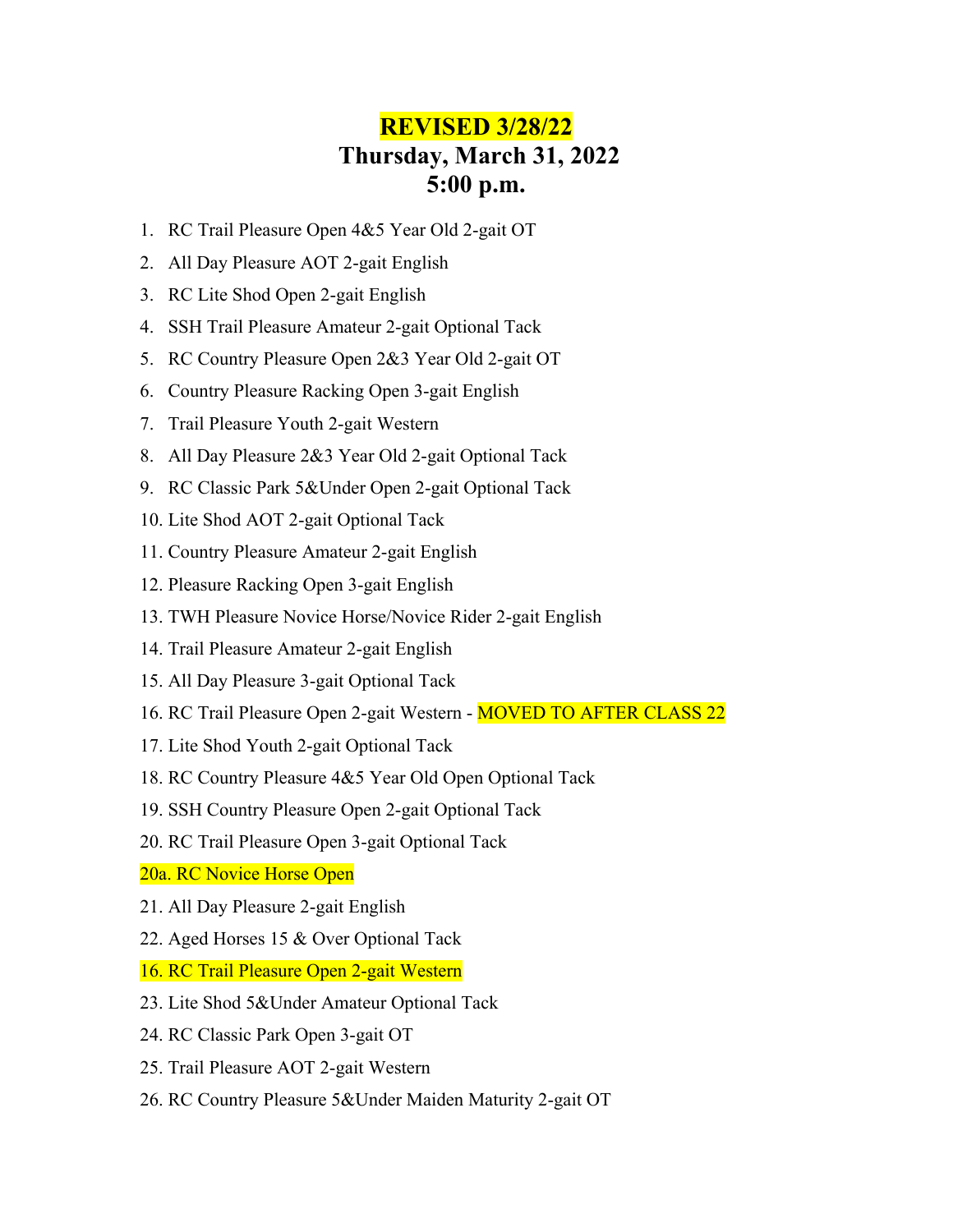# **Friday, April 1, 2022 2:00 p.m.**

- 27. Showmanship Youth
- 28. Showmanship Adult
- 29. Model Mares/Geldings Youth
- 30. RC Weanlings
- 31. RC Model Mares
- 32. Aged Model 15 and Over
- 33. RC Model Geldings
- 34. RC Yearlings
- 35. Weanlings/Yearlings Youth
- 36. RC Model Stallions (Adult Only)
- 37. RC In Hand

### 5 MINUTE BREAK

#### 37A. Stock Seat Equitation

### **Friday, April 1, 2022 5:00 p.m.**

- 38. RC Trail Pleasure Open 2&3 Year Old 2-gait OT
- 39. Country Pleasure Amateur 2-gait Western
- 40. All Day Pleasure Youth 2-gait Western

40A. SSH Country Pleasure Amateur

- 41. RC Classic Park Open 2-gait Optional Tack
- 42. TWHBEA Youth Medallion 3-gait OT
- 43. Country Pleasure 4&5 Year Old Amateur 2-gait OT
- 44. Trail Pleasure Racking Open 2-gait Western
- 45. TWH Pleasure All Divisions 50 & Over 2-gait OT
- 46. All Day Pleasure AOT 2-gait Western
- 47. Country Pleasure Youth 2-gait Western
- 48. Classic Park Amateur 2-gait Optional Tack
- 49. Lite Shod Amateur 2-gait Optional Tack
- 50. SSH Trail Pleasure 5&Under Open 2-gait Optional Tack
- 51. TWH Pleasure Novice Horse/Novice Rider 2-gait Western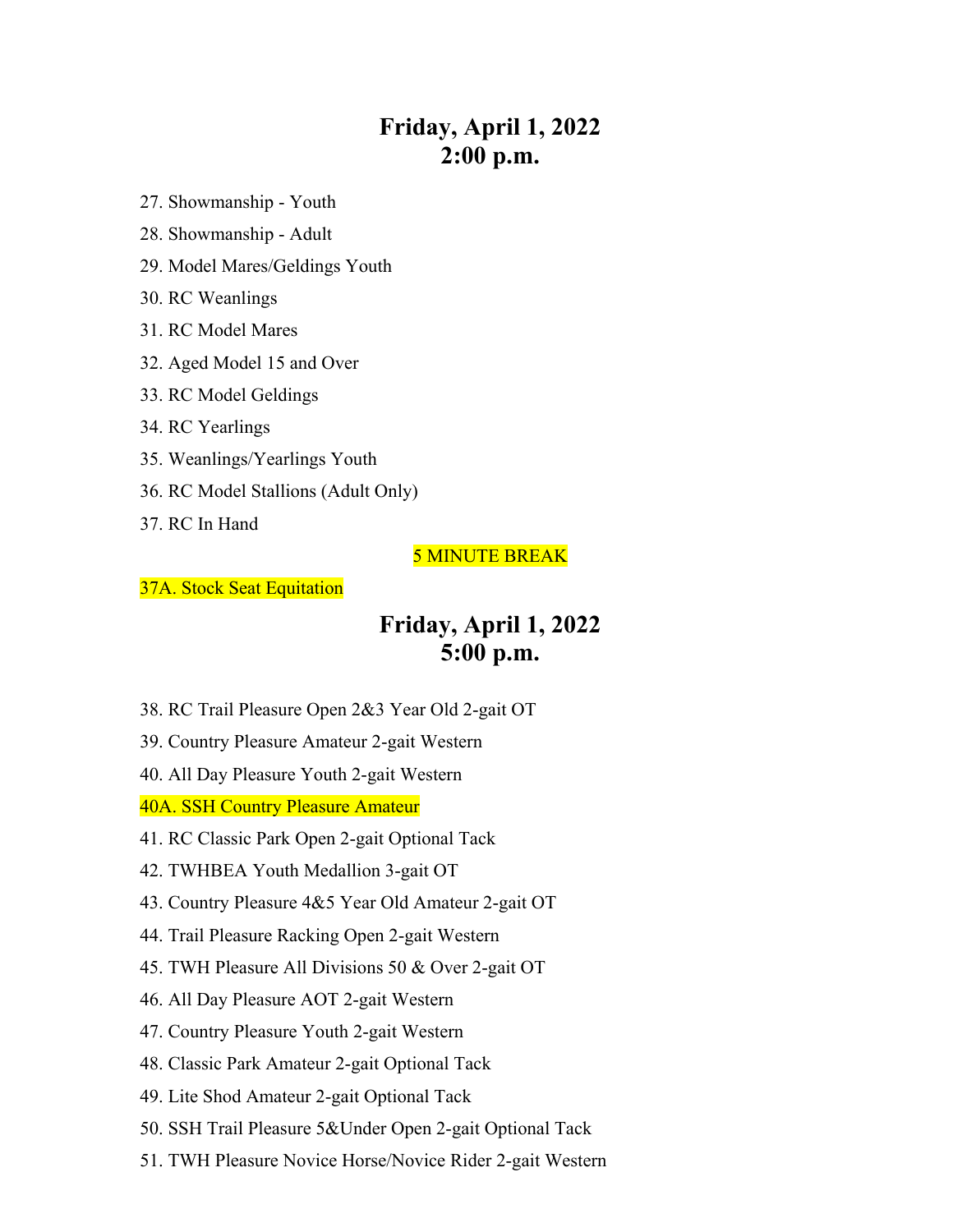- 52. Trail Pleasure 4&5 Year Old Amateur 2-gait Optional Tack
- 53. Country Pleasure 2&3 Year Old Amateur 2-gait Optional Tack
- 54. Walking Seat Equitation
- **A. Youth 17 & Under**

B. Adult

- 55. All Day Pleasure 2-gait Western
- 56. RC Lite Shod Open 3-gait OT
- 57. RC Country Pleasure Open 3-gait Optional Tack
- 58. Trail Pleasure Youth 2-gait English
- 59. Country Pleasure Racking Open 3-gait Western
- 60. SSH Trail Pleasure Open 2-gait Western
- 61. RC Country Pleasure Open 2-gait Western
- 62. Trail Pleasure Amateur 2-gait Western
- 63. Country Pleasure AOT 2-gait Western
- 64. RC Trail Pleasure 5&Under Maiden Maturity 2-gait OT

# **Saturday, April 2, 2022 10:00 a.m.**

- 65. Trail Obstacle Adult
- 66. Trail Obstacle Youth
- 67. Water Glass Youth
- 68. Water Glass Adult
- 69. Egg & Spoon Youth
- 70. Egg & Spoon Adult
- 71. Barrels Adult
- 72. Barrels Youth
- 73. Poles Youth
- 74. Poles Adult
- 75. Flags Adult
- 76. Flags Youth
- 77. Stake Race Youth
- 78. Stake Race Adult
- 79. Catalog Race Adult
- 80. Catalog Race Youth